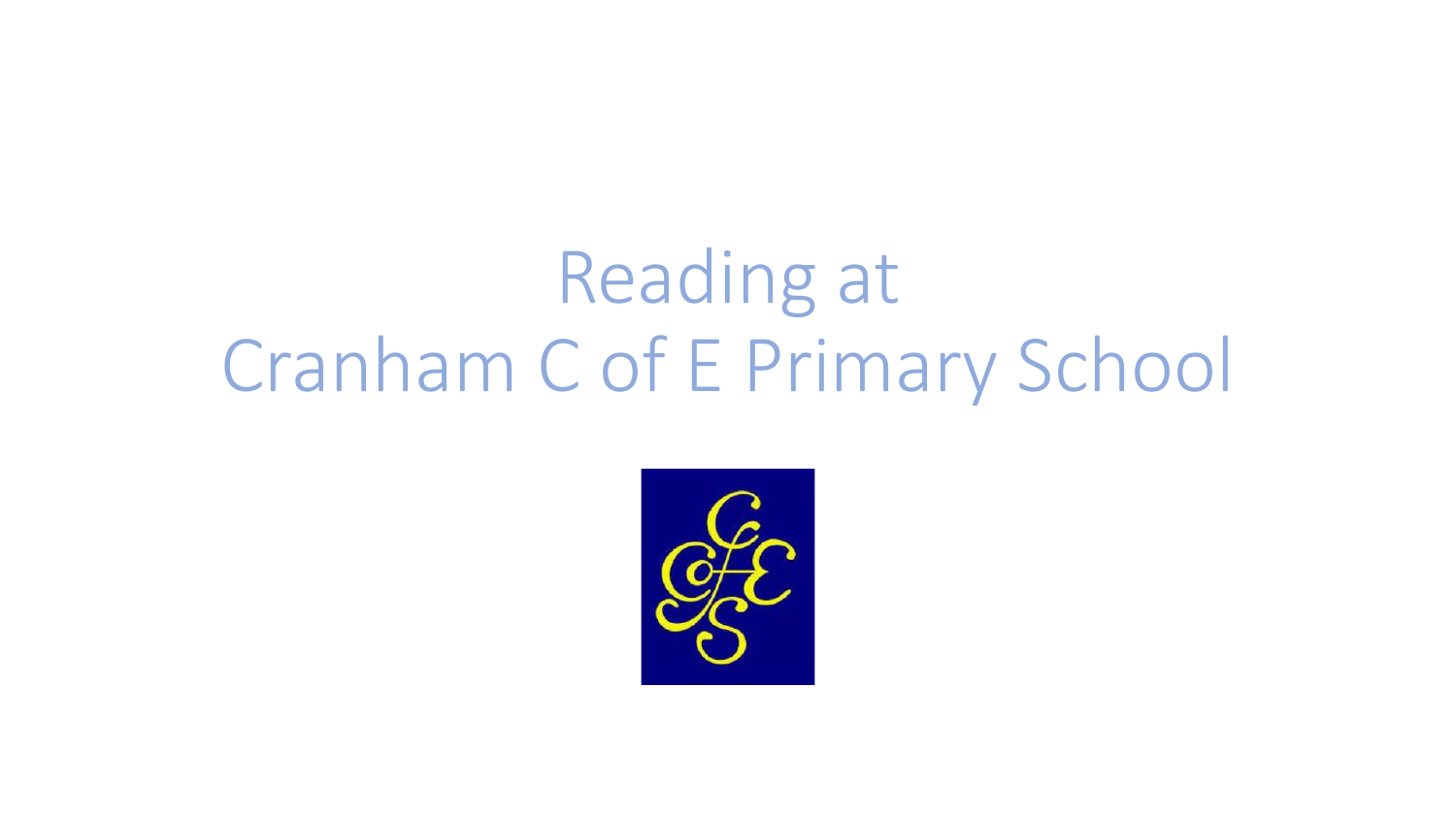### Early Reading



Reading is an essential skill. We support all our children in developing the key skills to read successfully, whilst aiming to give them a life long love of reading.

Reading is initially introduced through synthetic phonics. With synthetic phonics children are taught to read letters or groups of letters by saying the sound(s) they represent – so, they are taught that the letter l sounds like llllll when we say it.

Children can then start to read words by blending (synthesising) the sounds together to make a word.

As a school we use Jolly Phonics throughout Keystage 1 in this vital first stage of reading and letter recognition.

We encourage parents to engage regularly at home in order to secure letter recognition and word blending skills, and to practise reading. Our early books are fully decodable and are matched to the sounds that they have learnt in school.

At the end of Year 1, the children will complete the phonics screening check and results of this will be included in their end of year reports.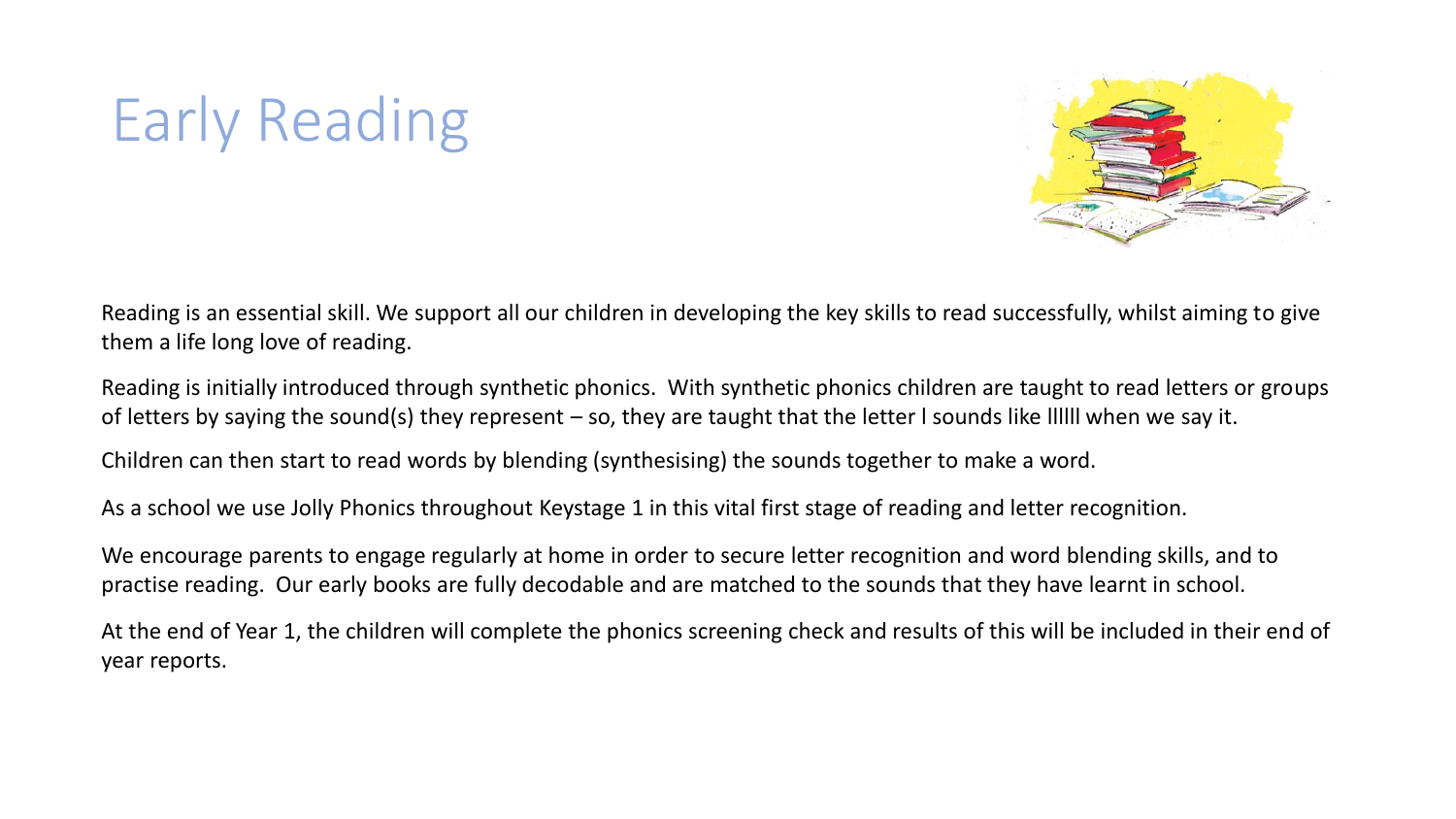### Reading Scheme and Beyond

#### Reading Scheme

Our reading scheme consists of a blend of books from different publishers. These are banded by phonic phase and progress in difficulty and phonics used as the children progress.

As children move through the scheme, they will also encounter tricky words that will be needed to be learnt by sight.

Children progress through this scheme at their own pace, but class teachers ensure that they do not tackle books containing aspects of phonics that they have not yet mastered. It is nationally recognised that those children who read regularly at home tend to make quicker progress than those who don't.

#### Free Readers

Once the children complete the reading scheme, they move onto becoming a 'Free Reader'. Here the children are free to choose their own reading material. We have a well stocked library that we update regularly.

The books in the library are organised by difficulty using the accelerated reader system. They are also allowed to read books of choice from home or local libraries.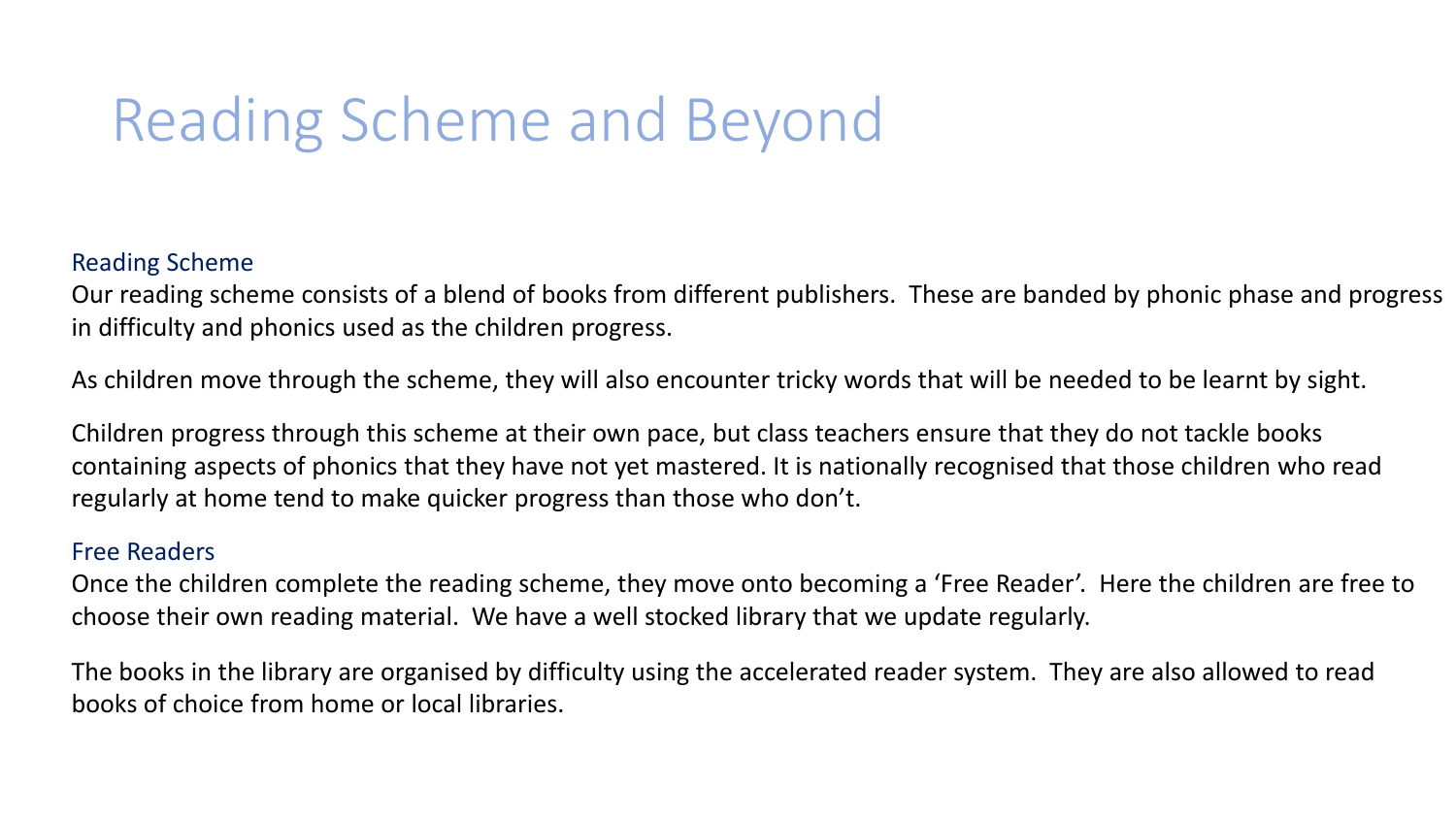### Reading Experiences

#### In Class Experiences

In class we read in a variety of ways.

- $\circ$  We read to the children daily. We choose a selection of challenging and well recognised titles appropriate to their age. These give them an insight into stories that may be beyond their personal reading ability.
- $\circ$  Children read individually and are frequently heard reading 1:1 by their class teacher, teaching assistants and volunteers.
- o We hold whole class reading sessions. Here books are chosen to support learning themes in class, new vocabulary is explored and text structures and themes are studied.
- o We frequently use a reciprocal reading approach to explore texts as a class.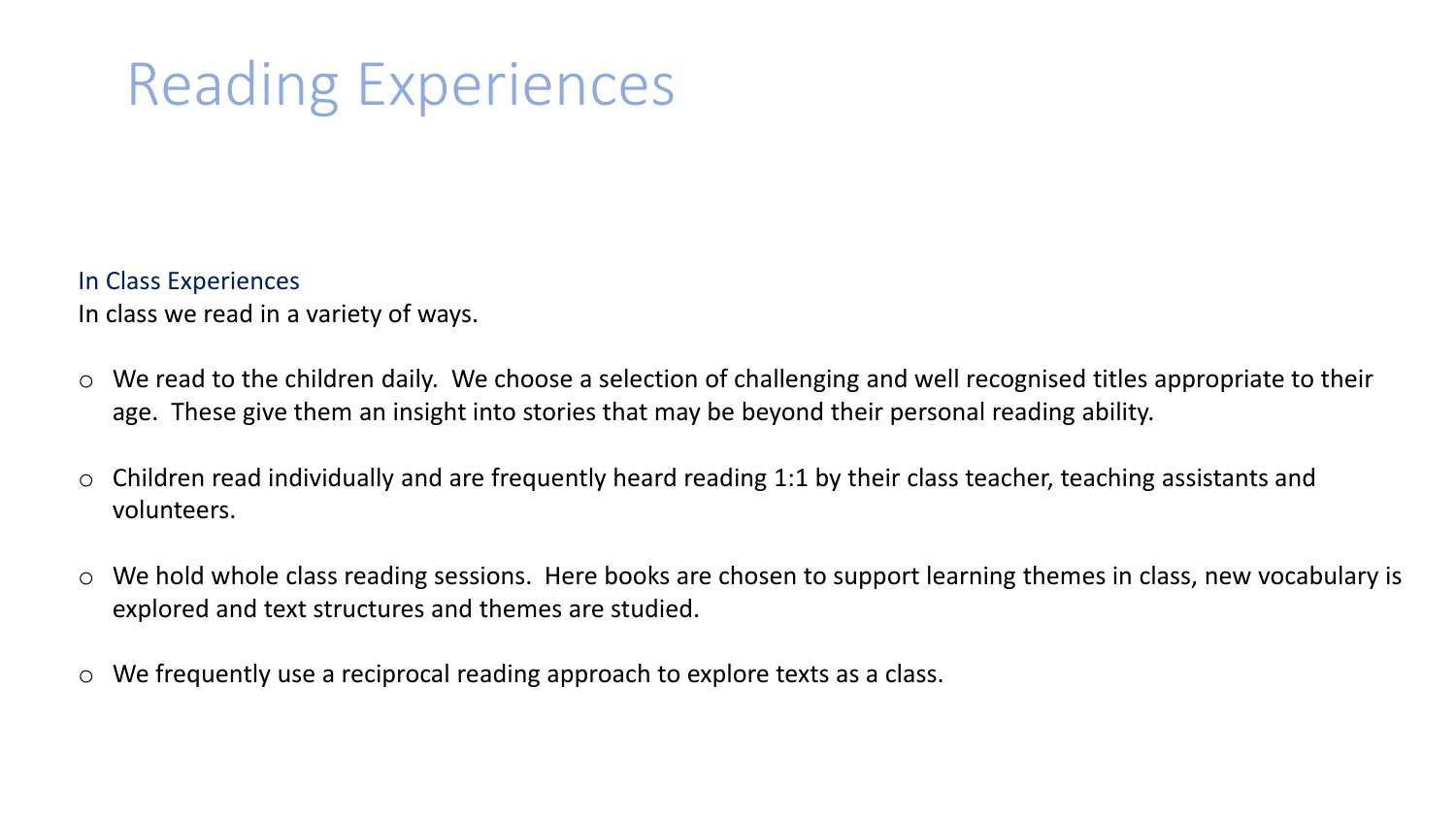### Reciprocal Reading

Reciprocal reading refers to an activity in which pupils become the teacher in small group reading sessions. The pupils are involved in learning within a mixed ability peer group. This can encourage pupils to take a more active role in the learning experience and gain confidence in their own abilities.

Teachers model, then help students learn to guide group discussions using four strategies:

- Summarising
- Questioning
- Clarifying
- Predicting

Once students have learned the strategies, they take turns assuming the role of teacher in leading a dialogue about what has been read.

Why use Reciprocal Reading?

- It encourages students to think about their own thought process during reading.
- It helps students learn to be actively involved and monitor their comprehension as they read.
- It teaches students to ask questions during reading and helps to make the text more comprehensible.
- It helps pupils engage with text and read it beyond face value.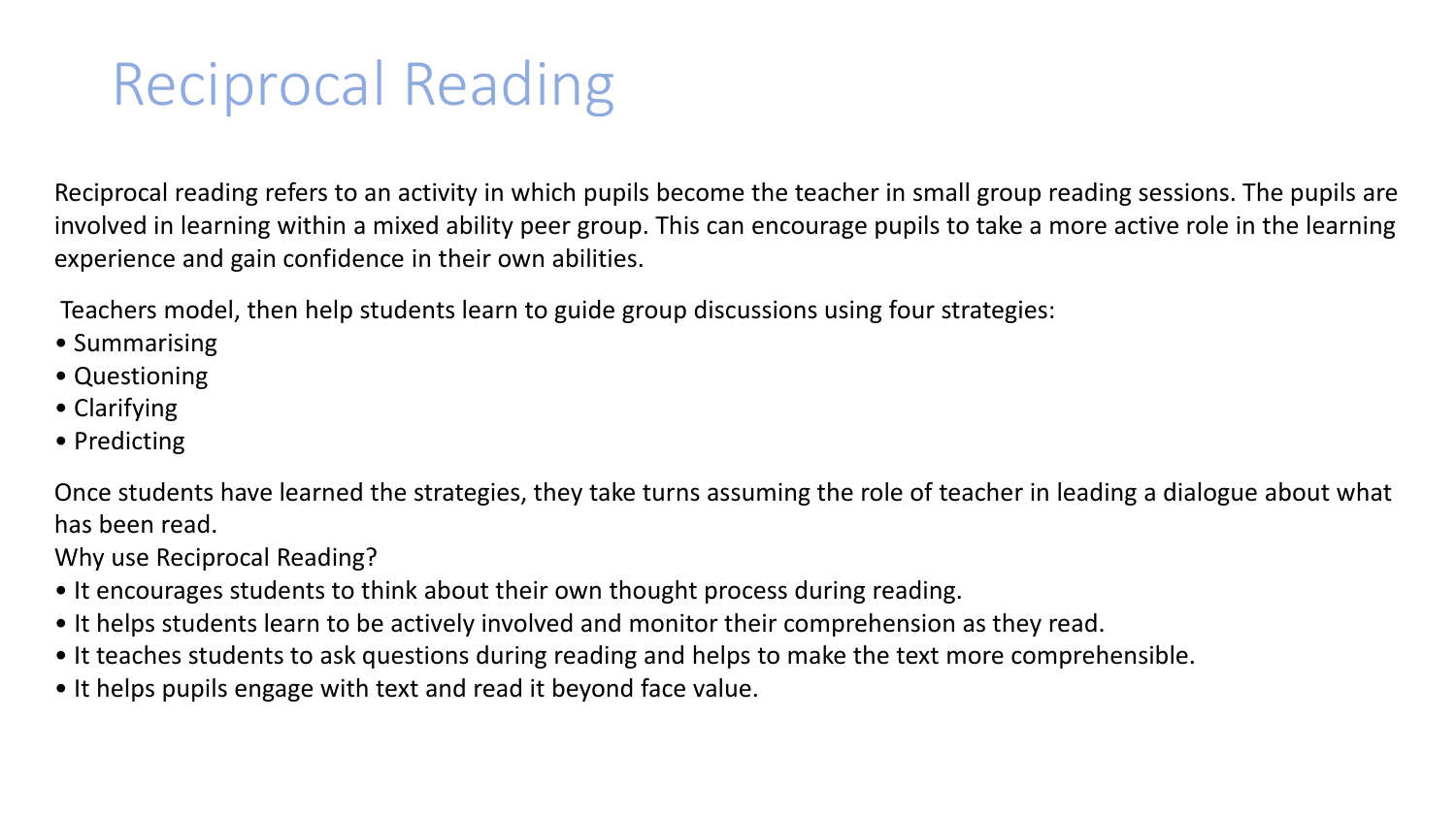### Reading Passports

#### Reading Passports

At Cranham, we encourage children to participate in a wide range of reading. This includes reading different genres, books from other cultures and reading in different contexts, such as online. Children are given a reading passport to complete each year. The passport contains suggested titles to read and opportunities to record their wider reading. Completed passports are celebrated in school. Passports are a paper folded A5 Booklet. There are 2 versions per year group.

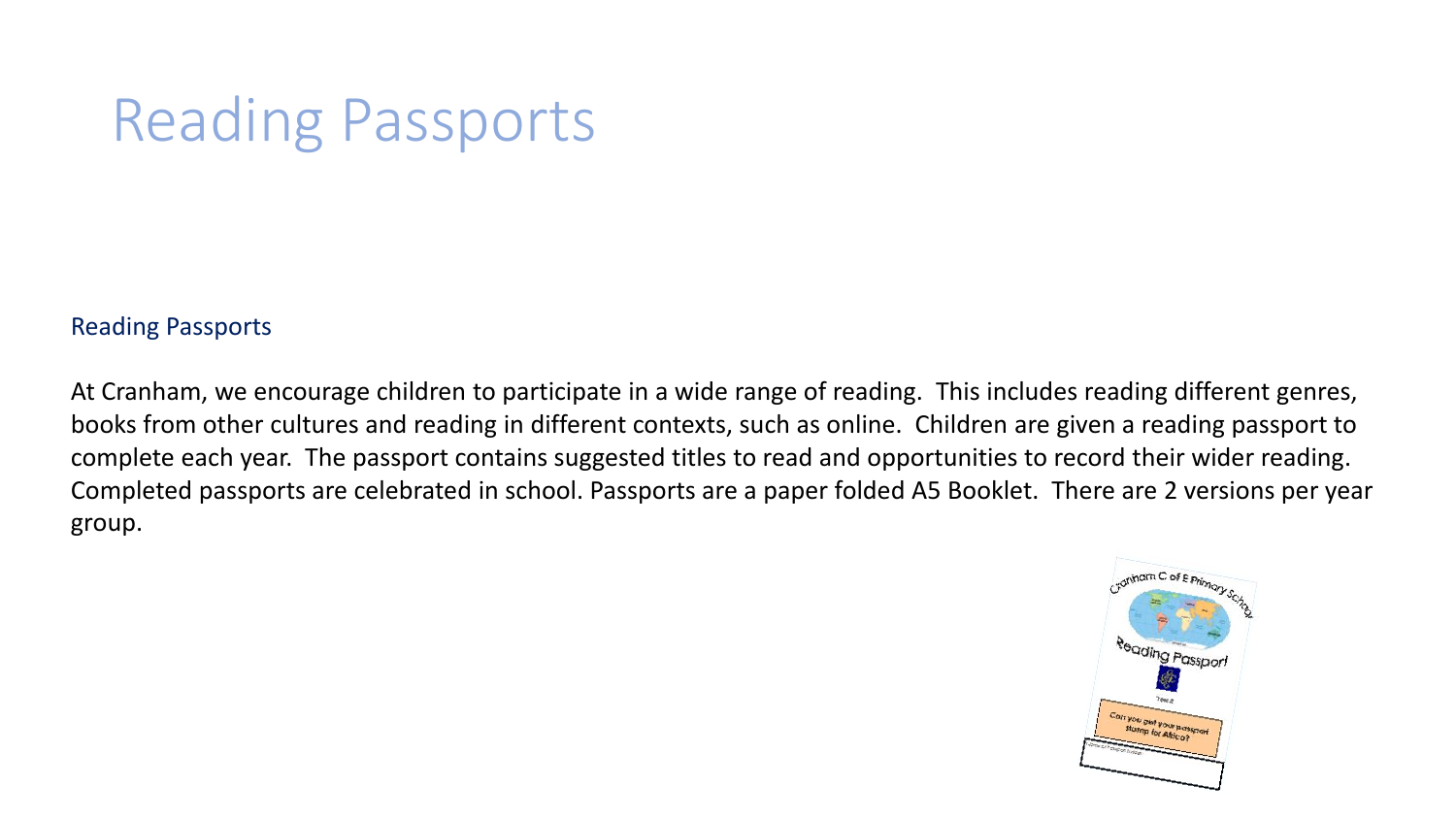### School reading Champions

#### Reading Champions

Each year children are celebrated for their achievements in their reading. This can be through class teacher nominations for weekly certificates, School Values Pebbles for perseverance, or the opportunity to become a member of the School Library Team.

In addition to these opportunities, children can be put forward to being awarded the title of 'School reading Champion'. This award is presented at the end of year service and a trophy is awarded to each nominee and a trophy with their name on is displayed in school.

Reading champions are the ambassadors for reading in the school. They will have the opportunity to take leading roles in suggesting new titles for the library, to reading to other pupils in school, or even filming story time to share on our school Dojo page.